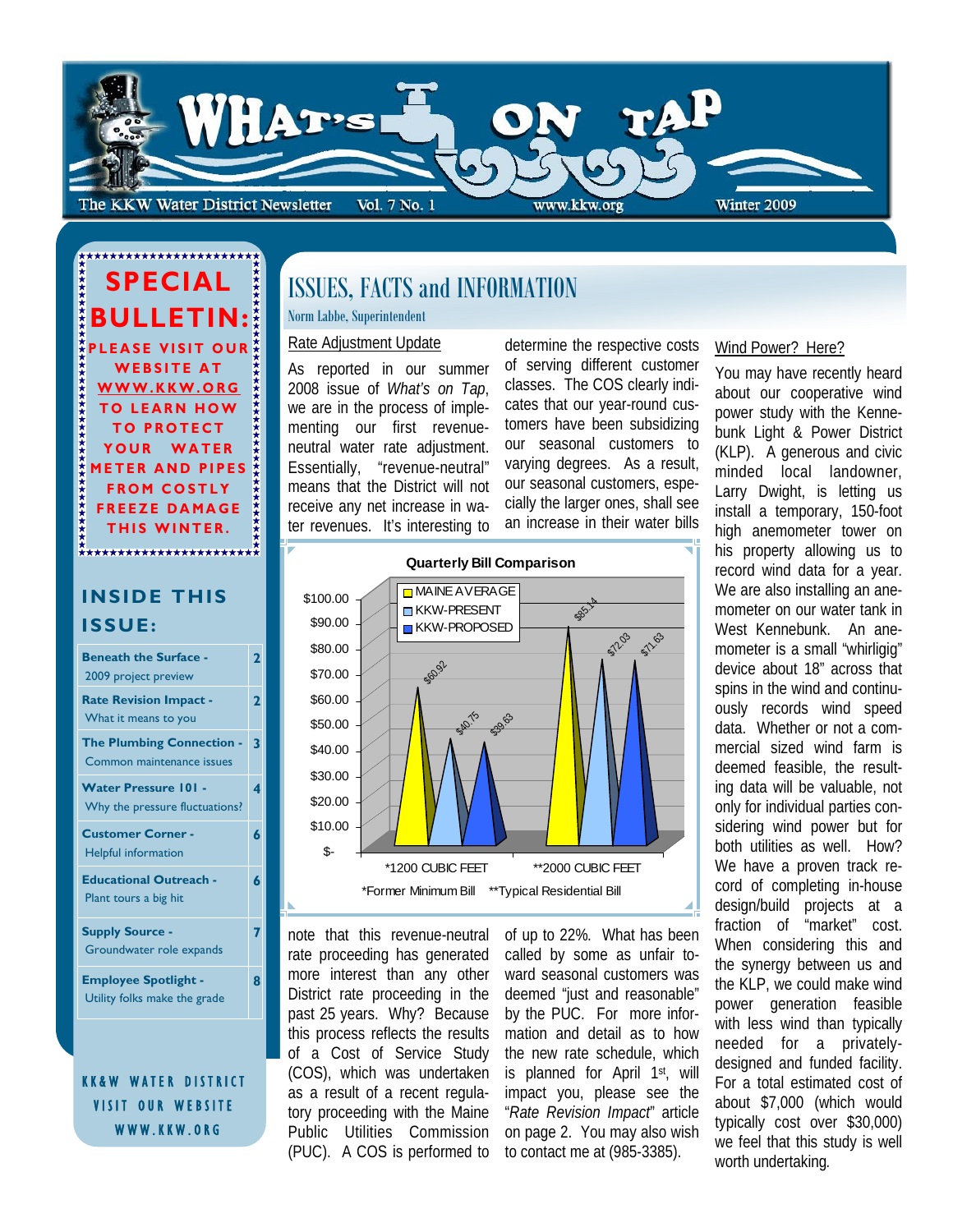#### **PAGE 2**



**A 150,000 gallon per minute torrent gushes from a broken 66" diameter main in Bethesda, MD on Dec. 23rd, trapping motorists and washing out the roadway.** 

*Did you know……...that we strive to renew about 10,000 feet, or 1%, of our distribution system piping each year in accordance with recommended industry guidelines. That's a lot of pipe and costs over \$1 million each year. We do this in recognition of the many health, safety and customer service benefits realized by maintaining a reliable and integral water delivery system. By contrast, on average, only 0.5% of public water infrastructure is renewed in the U.S. each year, resulting in an estimated shortfall of \$276 billion over the next 20 years according to the AWWA.* 

KK&W WATER DISTRICT VISIT OUR WEBSITE WWW.KKW.ORG

# BENEATH THE SURFACE - GAZING INTO THE CRYSTAL BALL

#### Don Gobeil, Technical Services Director

As regular readers of our newsletter are aware, *Beneath the Surface* strives to educate and inform our customers about what has, is or will be happening in the area of our operation that is "out of sight and out of mind". Since buried pipelines connect our sources of supply to each and every one of our customers, it is a vitally important segment of our operation.

Recapping the highlights of the last construction season, or detailing the goals of the upcoming construction season is a pretty straightforward process. One only needs to tally and list the projects recently completed, along with describing the projects that represent our goals for the next construction season. But before summarizing past and future endeavors, I thought it important this time to provide some additional background context into this year's budget planning process. As we have described in past newsletters, construction costs over the past few years have escalated by double digits from one year to the next. This has proved to be quite a challenge for us in attempting to maintain our aggressive water system

improvement program (see "Did you know" at left of this page). KKW has prided itself for many years in doing whatever is required to replace and upgrade its distribution system. Our record of achievement in reaching industry thresholds for ongoing, systematic upgrades of our distribution system network is something we take great pride in and is also a record that keeps us at the forefront of Maine water utilities.

While we look at our past with pride, we also recognize that simply applying past practice year after year is no longer sustainable. The events surrounding the current national economic climate have affected our utility, and must be factored into our overall operational planning moving forward. We have made an assessment of our 2009 budget needs in the context of this economic downturn and have consequently lowered our projected spending as a result. The 2009 District capital spending program reflects a 28% decrease from last year's budget. But just deciding to spend less is not the complete answer. We must also look at operational efficiencies in a new light. *continued on page 5……..* 

# RATE REVISION IMPACT - SEE HOW YOU'LL BE AFFECTED

#### Wayne Brockway, Treasurer

Most of you are probably wondering how you'll be impacted by the rate adjustments planned for April 1st. First, a few pertinent facts. This final rate revision differs from the initial proposal last summer in that it retains the same billing structure for residential and commercial customers within the same class (annual or seasonal). Another key difference is the significant financial impacts for some large seasonal users have been substantially reduced (to no more than 22%). Also, the minimum allowance has been reduced for both annual and seasonal customers to promote the District's conservation efforts. Finally, we are establishing a seasonal service fee of \$60 per year for all customers receiving seasonal water service.

The new quarterly minimum allowance is reduced from 1,200 to 300 cubic feet per quarter (CFPQ) for all meter sizes. For all **annual** customers who use 3,000 CFPQ or less, you will see bills that range from no change to a 25% decrease for minimum users (300 CFPQ). For annual customers who use above 3,000 CFPQ, the increase will range from 1 to 14%.

For all **seasonal** customers, the minimum allowance will be 600 cubic feet per season (CFPS) for all meter sizes. The financial impact is somewhat more complex to describe because of the seasonal service fee. For just the water charge component of a seasonal customer's bill, the vast majority will see a decrease ranging from 1% to 40% depending on usage (1% for those using 5,200 CFPS dropping to 40% for minimum users at 600 CFPS). The combined financial impact (water rate reductions plus the seasonal service fee) will result in a net reduction of 3% for minimum users (600 CFPS) up to a 22% increase for the largest users.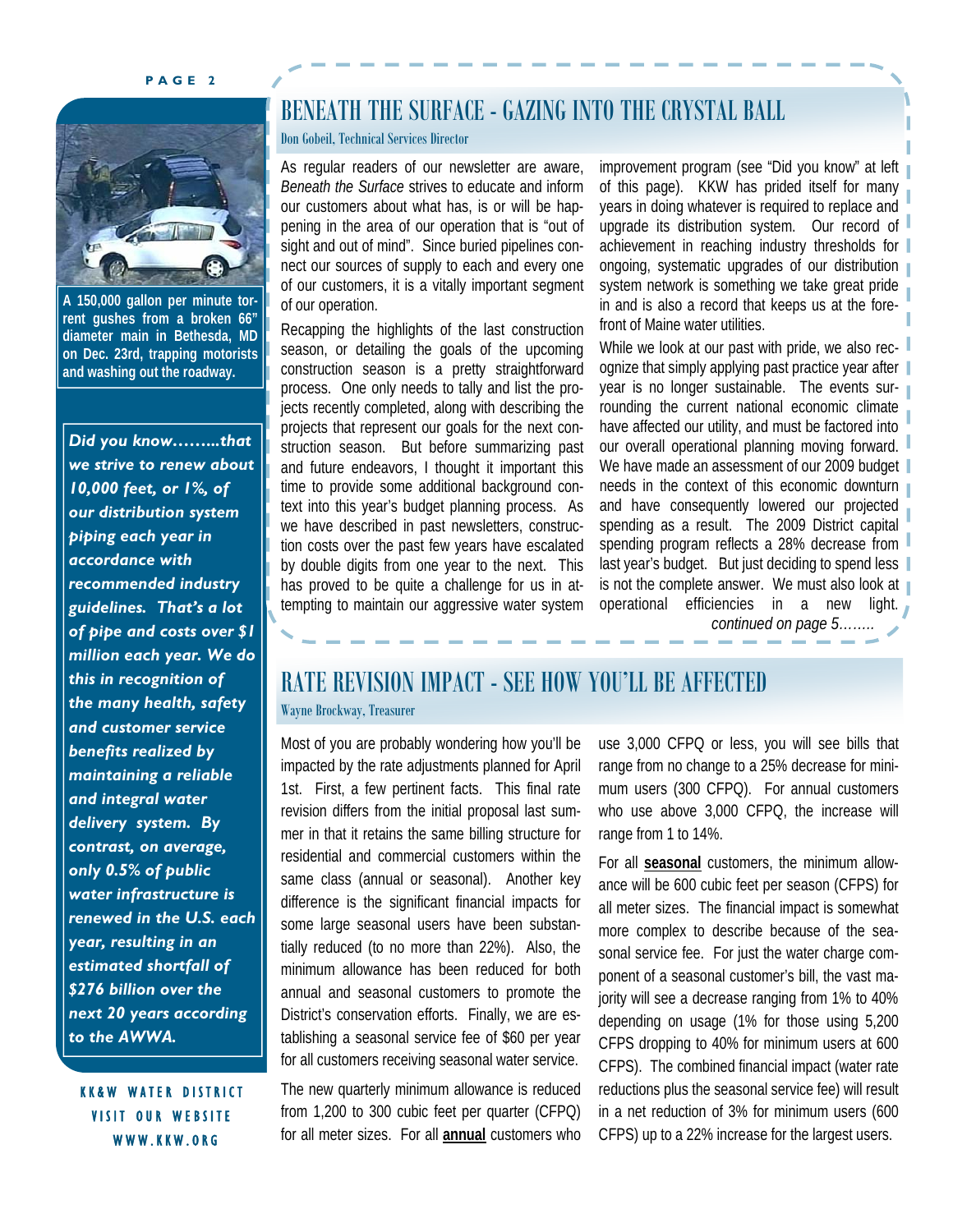# THE PLUMBING CONNECTION - COMMON PLUMBING MAINTENANCE ISSUES, TIPS and TRICKS **SERVING WITH PRIDE PAGE 3**

Bill Snyder, Treatment Plant Manager



The District has addressed a variety of customer plumbing related issues this past year, some being routine while others were more involved. Drinking water chemistry can be somewhat complicated, changing with fluctuations in water temperature, pH, etc. Here are some of the more recent and common issues our customers have faced.

### **Plumbing components:**

Many of the new, less expensive, plumbing components are made of plastics and rubber which are generally lower quality and less durable. Given that fact, there is a heightened probability and vulnerability for those components to deteriorate over time. Many parts, such as toilet flappers and flushing mechanisms, need to be replaced on a regular basis, often as frequently as every five years. Also,



**The scale on this hot water faucet is readily removed with any commercial grade calcium-lime-rust type cleaner.** 

be sure that any cleaning agents used are compatible with your plumbing materials as incompatible agents may hasten their deterioration.

### **Hot water tanks:**

Hot water storage tanks and hot water tank heaters are susceptible to sediment build up in the bottom of the vessel over time. Periodic or yearly flushing will alleviate potential taste or odor problems and is essential for increasing tank life expectancy.

## **Heating systems**:

Today's heating systems are much more efficient and considerably more complicated than just a few years ago. Some installations use a closed loop type system where treatment may be desirable to avoid the build up of scale and corrosion resulting in leaks. In addition, stray electrical current due to improper grounding can result in leaks due to electrolysis as well as the introduction of certain metals, such as copper or lead, into the water. Remember that water pH and corrosiveness can change due to a variety of conditions. Customers who vacate their residence for prolonged periods of time (generally more than two weeks) should flush out their internal plumbing lines to remove stagnant water before using. Most residential plumbing systems can be adequately flushed by running your faucets wide open for about five minutes.

### **Washing machines and laundry:**

Recently, questions have arisen related to laundry staining or discoloration. Some splotching of gray or rust on clothing inherently links to the degradation of hot and cold water feed hoses that contain small internal screens that become corroded and need replacement. Screens, as well as hoses, are upgradeable to stainless



**The calcium deposits on this hot water heating element act like insulation, driving up your heating costs. Clean or replace the element.** 

steel, which is more durable and corrosion resistant.

### **Instantaneous hot water systems and dishwasher problems:**

Due to the District's use of more groundwater with a higher hardness, meaning an increased content of the mineral calcium, customers might find the formation of scale developing when hot water is heated above 160 degrees Fahrenheit. This calcium scale is harmless and appears as a white residue that leaves unwelcomed spots on glasses

and silverware. The scale can heating to their inefficient operation due to the insuthe residue. Manual and chemical cleanthe residue.

also build on *five of the top ten*  ments, leading *insurance claims are*  lating nature of *burst washing machine*  ing are effective *water per hour into*  ways to remove *your house, causing*  Another effect of *thousands in damages. Did you know…..that costliest homeowner plumbing related; the top claim being a hose that can dump over 500 gallons of* 

calcium hardness is that it may require more soap than usual for proper cleaning. We thank you for your questions and encourage you to call the Treatment Plant (985-2362) should any unusual plumbing issues arise.



**Periodically replace washing machine hoses every 3 to 5 years to prevent costly water leaks.**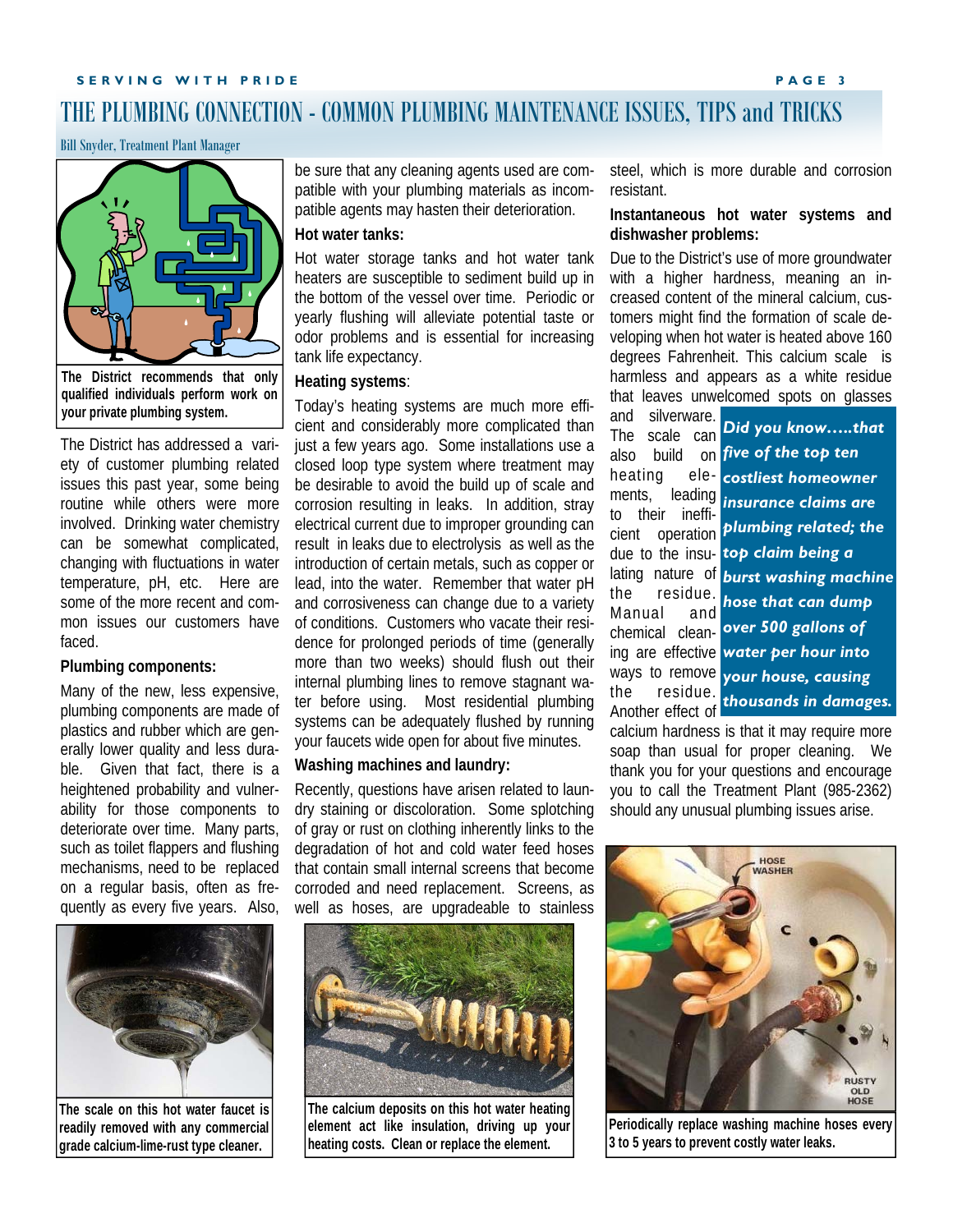### **PAGE 4**



**Whether a spot of tea or a cup of Joe - tap water as an ingredient is the way to go.** 

*Did you know……that over 8.8 billion gallons of bottled water were sold in the U.S. in 2007, up 6.9% from 2006. The average per capita consumption in 2007 was 29.3 gallons. (source IBWA)* 



*Did you know…….that each year more than 4,000 people die in residential fires and that smoke detectors combined with sprinklers reduce fatalities by 80% (source USFA)*

WATER DISTRICT VISIT OUR WEBSITE WWW.KKW.ORG

# SAVE OUR TAP - A REFLECTIVE PERSPECTIVE

### Norm Labbe, Superintendent

With all of the recent debate about spring water sales and the bottled water industry, you may be wondering where the Water District stands on the "Save our Tap" initiative, which encourages drinking tap water instead of bottled water.

We continue to work diligently to produce the best quality drinking water for our customers. Accordingly, if someone chooses to drink our water directly from the tap or from a reusable container, we applaud them. When compared to all other beverage options, tap water is by far the most economical and often the healthiest option available. However, some people would rather not drink tap water exclusively. Usually it's for aesthetic reasons related to the small chlorine residual in the water, as required by State and Federal regulations for disinfection. Others may be concerned about ingesting fluoride which we are also required to add per State regulation (by majority customer vote in 2002). Aesthetic concerns can easily be taken care of by the installation of a relatively inexpensive activated carbon type water filter that eliminates any unwanted taste for drinking and food preparation.

Another reason people choose not to drink tap water is due to personal choice. Many people want to be able to walk into a convenience store and have a healthier option than sugar water, artificiallysweetened water or beer. And because of this freedom of choice, like it or not, spring water is now a commodity item, not unlike Maine lobsters or wood products. Unlike these other commodities however, our local spring water is continually replaced in a matter of days, weeks or months; it can't be saved for future generations. It's use it or lose it. The science proves this out.

In summary, it's up to you - enjoy good tasting, healthy and economical tap water or use your freedom of choice to purchase alternative beverages as you see fit.

# WATER PRESSURE 101 - WHY DOES MY WATER PRESSURE FLUCTUATE? Rob Weymouth, Facilities Manager

Have you ever taken a shower and noticed that the water spray was lacking the "normal" invigorating force that you were used too? Well, if you have, you're not alone and the reason may not always be related to your plumbing. This situation can occur periodically in some locations throughout our distribution system. The reasons for these changes are many, but generally include three primary factors.

**First**, every 2.31 feet of water height equals one pound per square inch (1 psi) of water pressure. So if you consider a full water storage tank with 138 feet of water, that will equate to approximately 60 psi at the base of the tank. As the water level in the tank drops over time due to normal customer demand, say to 92 feet, the pressure will drop from 60 to 40 psi. In order to maintain water quality and an adequate reserve for large demand periods, we generally allow the tanks to drop to 2/3 capacity, a practice known as "tank cycling."

**Second**, as the tanks are refilled, we boost the water pressure leaving our Treatment Plant and/or use booster stations along the way to overcome the friction loss of the water moving through the dis-

tribution mains. If you live on the suction side of a booster (the side feeding the pumps), your water pressure will be lower when the booster is running and higher when it is off. The opposite is true if you live on the discharge side (the side the pump sends its water to). These boosters can cause your pressure to change by as much as 20 to 30 psi.

**Third**, during heavy demand periods (when more water is being used than we can pump from our Treatment Plant and/or groundwater supplies), the tanks are making up the difference by allowing water to flow via gravity into the distribution system which drops the water level, reducing the available pressure. In addition, the high flow rates generate pipe friction, further reducing the available pressure (pipe friction increases with flow rate). These conditions generally occur in the morning from 5AM to 9AM and evening from 5PM to 9PM to coincide with periods of high customer demand.



**Yellowstone's Old Faithful geyser blasts a fountain of water and steam 120-feet into the air, requiring a base pressure of 52 psi.**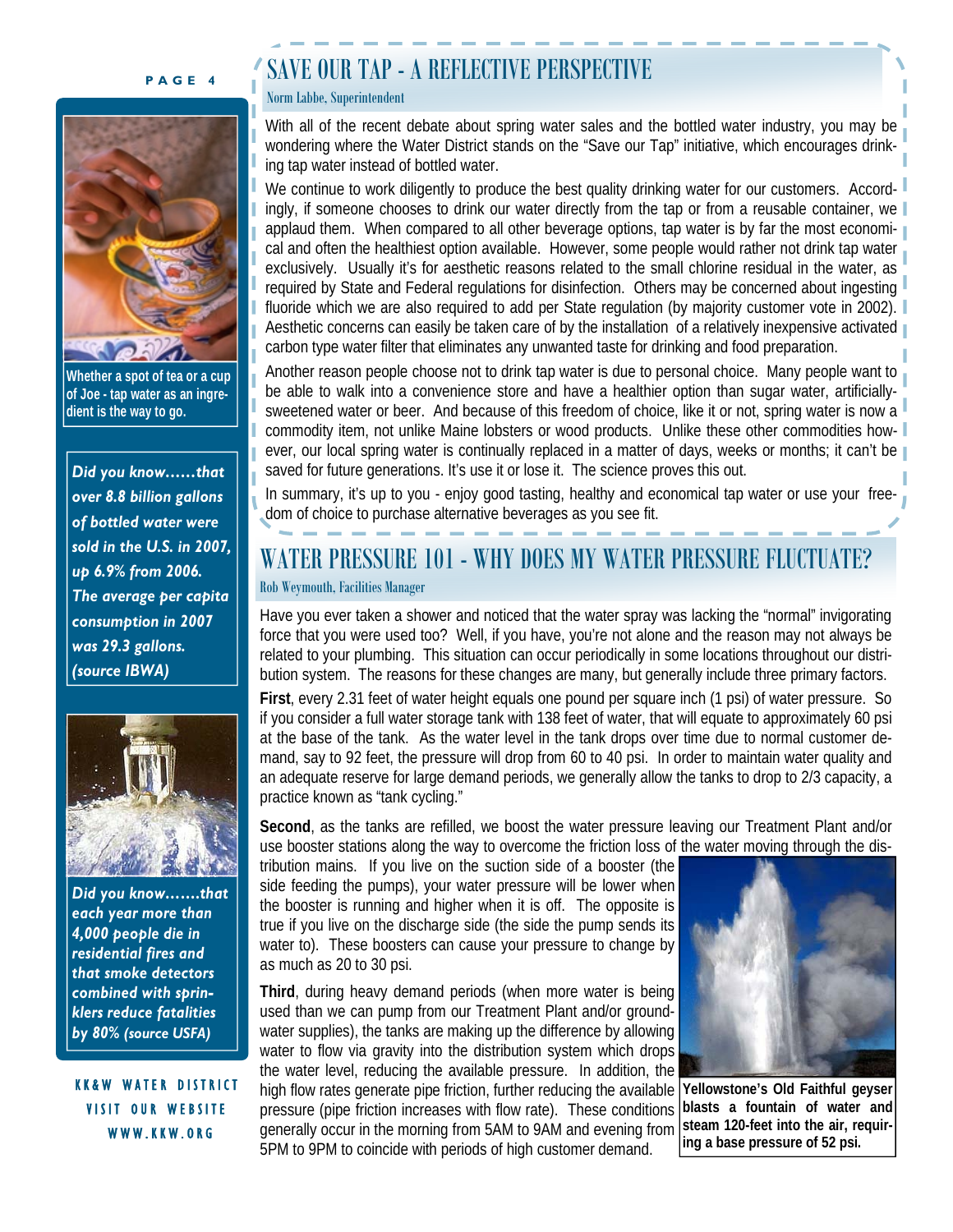## Beneath the Surface - continued from page 2

As we go to press, we are in discussion with State and Federal officials regarding the structure and extent of a possible economic stimulus program that may provide needed funds for water system infrastructure improvements. Additionally, we must stay nimble in our 2009 planning for the likelihood of stimulus funds finding their way to local towns and/or State highway programs. This could lead to additional public works projects that could offer attractive partnering opportunities between us and the towns we serve. All this discussion and planning is happening at a dizzying pace among local, state and federal interest groups, but will not crystallize into a coherent economic program until after we are well into our new budget cycle. As a result, it appears likely that the projects we have identified in our 2009 Capital Improvement Budget may not be the same projects that are listed in our newsletter as having been completed a year from now. We're sure you'll agree – we live in interesting and challenging times.

With that backdrop, it's time to revisit the "straightforward" portion of this article.

### **The major projects completed in 2008 include:**

- The District completed a two year project to replace the aged 10-inch main along Fishers Lane in Cape Porpoise with a new 16-inch main. The 650 feet completed in 2008 is a part of a much larger, multi-phase effort to replace all of our primary trunk line from Cape Porpoise through Goose Rocks Beach to Granite Point in Biddeford. (see 2009 projects below)
- Partnering with the State Department of Transportation on a 1,000-foot upgrade of our 8-inch main with a 12 inch main along Alewive Road (Rte. 35) in Kennebunk.
- Completion of the first half of a major 3,100-foot replacement project along Route One in Wells. This pro-

ject replaces our old 10-inch main with 20-inch main and is made possible by utilizing low interest funds (2.8%) provided by the State of Maine Drinking Water Program. This project is part of a much larger multi-phase initiative begun over a decade ago to upgrade the primary transmission line between Kennebunk and Ogunquit.

• Partnering with the Town of Wells on a 600-foot installation of a new 12-inch main along the new seawall on Webhannet Drive.

### **For 2009, the major projects being planned include:**

- Completing the 2nd half (Phase II 1,450 feet) of the main upgrade along Route One in Wells.
- Continue the Cape Porpoise to Granite Point initiative by replacing 2,100 feet of 10-inch main in the Skipper Joe's Point/Marshall Point Road area of Kennebunkport.
- Working in cooperation with the Town of Kennebunk on an 800-foot replacement along Brown Street.
- Working with the Department of Transportation on a bridge replacement project on Bourne Avenue in Wells.

And, as discussed earlier, maintaining some organizational flexibility to incorporate projects that offer funding or partnering opportunities that are too good to pass up is a major component of this year's budget. So, with all that is happening both within and outside of our organization, it promises to be another interesting and busy year.

As always, if you would like to ask questions, or receive more information, please feel free to contact me (985-3385) at any time. You may also wish to visit our website (www.kkw.org) for periodic project updates that are posted throughout the year.



**Crews install a large 20" diameter check valve as part of the \$800K Route 1 main replacement project in Wells. The check valve is used to separate pressure zones.**

*Did you know …….. that the District's crews install the vast majority of all water main replacements and upgrades. Doing these projects "in house" is the best way to ensure that the work is completed on time, on budget and with the highest of quality.* 



**District crews got off to a cold and early start in February '08, installing over 650' of 16" diameter main in Cape Porpoise (Kennebunkport) to improve water supply capacity.**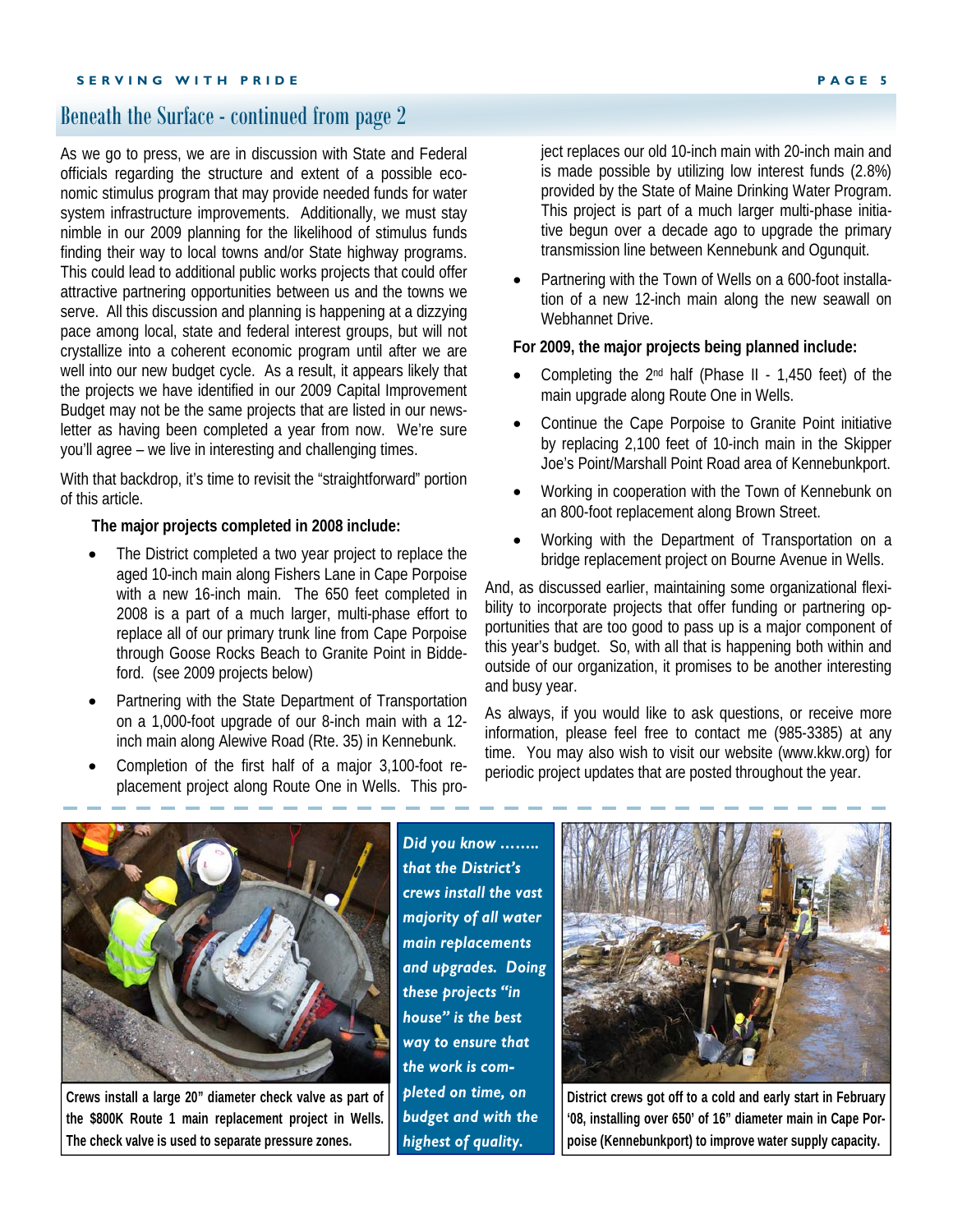#### **PAGE 6**

# CUSTOMER CORNER - HELP US HELP YOU

### Kathleen Chapin, Customer Service Coordinator

**Treasurer Wayne Brockway and Billing Clerk Brenda Hamilton are part of a Front Office team that puts customer service first.** 

*Did you know…...that water has a profound effect on brain function and energy levels. Even slight dehydration can produce a small but critical brain shrinkage, impairing neuromuscular coordination, con– centration and thinking.*



KK&W WATER DISTRICT VISIT OUR WEBSITE WWW.KKW.ORG

Winters in Maine can be tough and we know it. You don't have to look far to know the current economic climate is gloomy. People everywhere have rising expenses, fuel and heating costs are high, housing values have plummeted and dayto-day living costs are greater than ever. We understand that all of your bills contribute to the whole, including your water bill. If your bill becomes unmanageable, the best thing you can do is to call us early on to discuss payment plan options. Unfortunately, if we don't hear from you, you run the risk of disconnection and there are hefty fees attached to being reconnected. This in turn only makes the process more expensive. So please contact our office at 985-3385 if you are unable to pay your bill in full. We're here to help you maintain your water service.

### **What makes a customer seasonal?**

According to our *Terms and Conditions*, a seasonal customer is one who regularly takes service for only a portion of the year from either a summer or year-round service. We understand that this year many customers who don't ordinarily close down their properties are doing so in an effort to economize. Please contact our office and let us know if this is the case as we don't want to change the status of any account if it will not close down in the upcoming winters. Typically we wait a couple of years to determine if this is a permanent pattern and if so, we would convert your account status and your water service charges would then be issued according to the seasonal rate schedule.

# EDUCATIONAL OUTREACH - INTERACTIVE TOURS, TALKS AND TRIPS Greg Pargellis, Chief Operator

This past year, the Treatment Plant operators have revived an old pre-9-11 practice by giving area students tours of the Plant. The students, mostly fourth and fifth grade this year, have been genuinely interested to learn how safe drinking water is produced, asking great questions and sharing their knowledge of the environment.

Topics range from the watershed and groundwater to Plant processes and laboratory analytical methods. During the tour, students are shown how water moves from Branch Brook through the

various plant processes that take place in order to make the water meet all of the stringent public drinking water regulations and requirements. We also use a groundwater model to illustrate the different strata of sand, clay, and course gravel, and to show how water travels through an aquifer. The students are also shown maps of the watershed and the distribution system where they have an opportunity to view how our computer SCADA system controls and monitors water pressure and tank levels throughout the service area.

We look forward to the many thank you notes the students send us, explaining their favorite



**District Operator Lynn Mankin begins a plant tour with some Kennebunk 4th graders discussing the Branch Brook water supply source during a recent visit.** 

parts of the tour, often including a well drawn picture or two. We enjoy seeing the kids and often get caught up in each others enthusiasm as the tour progresses.

We hope to have more tours in 2009, both Elementary and High School levels, and invite any school within our service territory to participate. We can even tailor a tour for college level students as we have done in the past with an emphasis on science and chemistry. In addition to sharing our knowledge, we hope to inspire some of these great kids to join us in the drinking water profession and to enjoy the same satisfaction that we get every day from serving the public.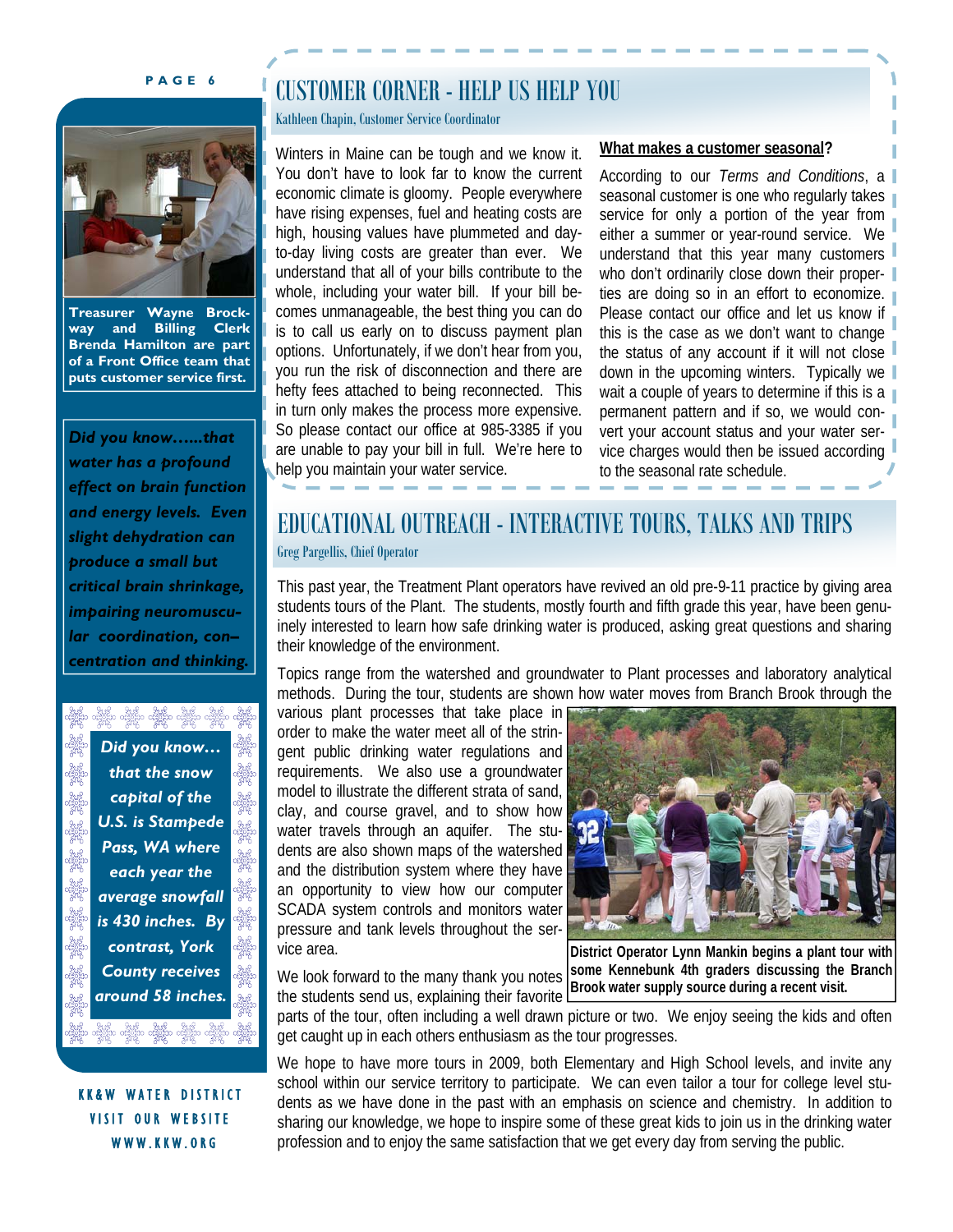# SUPPLY SOURCE - GROUNDWATER'S ROLE EXPANDED IN 2008; THE FUTURE IS HERE

### Scott Minor, Assistant Superintendent

The verdict is in: Groundwater will continue to play a vital role in the District's comprehensive water supply management strategy for years to come.

During the inaugural year of 2007, the District's groundwater supply wells produced 321 million gallons of high quality drinking water, accounting for 30.6% of the total water produced. By further refining well operations, groundwater production for 2008 increased to 350 million gallons, equating to 35.5% of total water production. With the recent installation of a second, larger back up well at the Merriland River Well site, the District estimates that groundwater production could be as high as 400 million gallons (40% of total production) in 2009.

In addition to providing a much needed supplement to our Branch Brook surface water supply during the typical high summertime demand period, the better natural raw water quality inherent of groundwater (sediment and organics are naturally filtered by the sand-gravel deposits that comprise the aquifer) requires less treatment, reducing chemical costs by over \$113 for every million

gallons pumped. Nearly \$40,000 in chemical savings were realized in 2008 with even greater savings expected in the future as additional groundwater is pumped in conjunction with rising chemical costs.

The District's *Water System Master Plan (Master Plan),* updated in August 2008, anticipates the present maximum day demand (MDD) of 6.34 MGD (million gallons per day) increasing to 7.68 MGD (21%) by 2022 and 9.0 MGD (42%) by 2037, respectively. The Master Plan also estimates that the average day demand will increase from the present 2.8 MGD to 3.4 MGD by 2022 and 4.0 MGD by 2037.

As part of its future planning activities, the District continues working with interested landowners within its service territory to search for new viable groundwater supply sources. We understand that acquiring additional groundwater supply sources is the best way to ensure that an abundant, reliable, safe and cost effective supply of public drinking water is always at the ready for this and future generations to come.



**Drillers install an 18-inch diameter gravel well to back up the existing 12-inch diameter production well at the District's Merriland River Well site.** 

**Sparks fly as the District's Gerry Goulden welds a pitless adapter onto the 18-inch diameter steel casing. Precise vertical alignment is critical.** 

**An initial flow test yielded around 1.8 MGD of high quality water. Following the "break-in" period, flows over 2 MGD could be realized.** 

# CLOSELY WATCHING THE BOTTOM LINE - RECENT COST SAVING INITIATIVES

#### Norm Labbe, Superintendent

### Job Consolidation and Cross Training

As a result of attrition through retirement, we have consolidated two positions into one. Help from our Treatment Plant operators with testing of over 2,000 meters each year now allows Steve Spofford to oversee both the Meter Shop and Purchasing and Inventory Control functions. This has resulted in an annual cost savings of over \$50,000 and also provides beneficial cross training between departments.

#### Four-day Work Week for Construction Projects

During the 2008 summer and fall construction season when fuel prices were at \$4.00 per gallon, we experimented with a modified four-day, 40-hour workweek for our construction crews. In addition to decreasing fuel consumption, we increased overall efficiency by reducing the amount of job start-ups and shut-downs by 20%. A side benefit was that employees also saved fuel on the day they didn't have to commute to and from work.